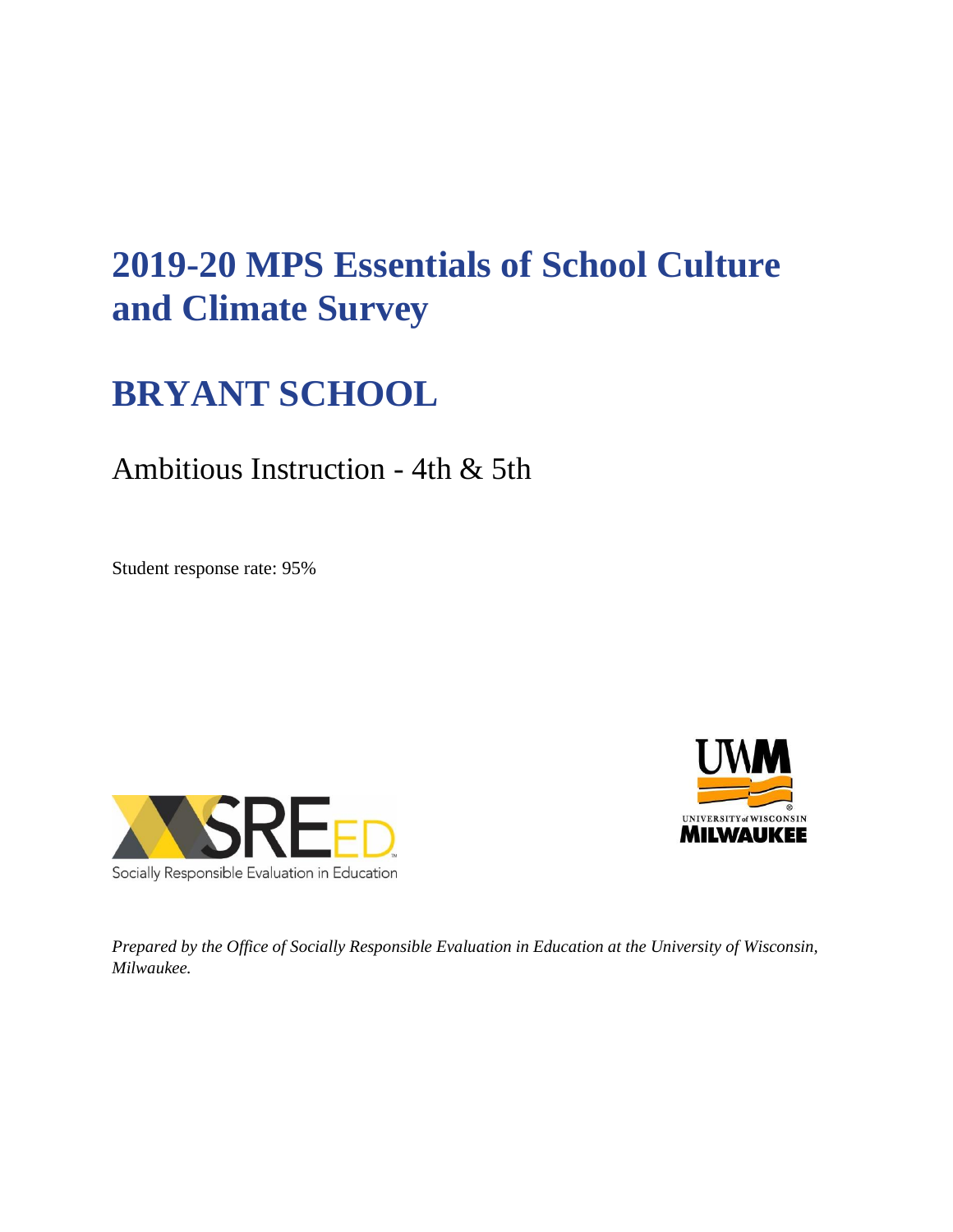

# **How to interpret the results**

The first figure presents the overall results of the Ambitious Instruction scale of the ESCC survey and the subdomains of the scale for  $4<sup>th</sup>$  and  $5<sup>th</sup>$  grade students. The shaded areas reflect the range of Ambitious Instruction ratings for MPS schools. The light blue shaded area represents the bottom  $25<sup>th</sup>$  percentile, or  $1<sup>st</sup>$  quartile, of schools. Each darker blue shaded area represents the next quartile, such that schools in the darkest shaded area are in the top 25% of schools, or most organized in that area. Where the second and third shaded areas meet represents the average Ambitious Instruction rating for MPS schools.

Your school's score (a black dot) on each of the components of the Ambitious Instruction scale reflects the average of your student ratings on the questions that comprise that component. All survey responses were adjusted to be on a four point scale. Higher scores reflect more organized schools. Locating your school's scores within the distribution of other scores across MPS allows you to identify strength and challenge areas both internally and comparatively.

Subsequent pages present your school's results for each of the specific questions that comprise each domain measured in the survey. These figures show the percentages of your students that chose each of possible answers to the questions. In addition, these figures show the average percentage of students in other MPS schools that chose each of the possible answers to the questions. These figures will help you understand what is driving your school's results.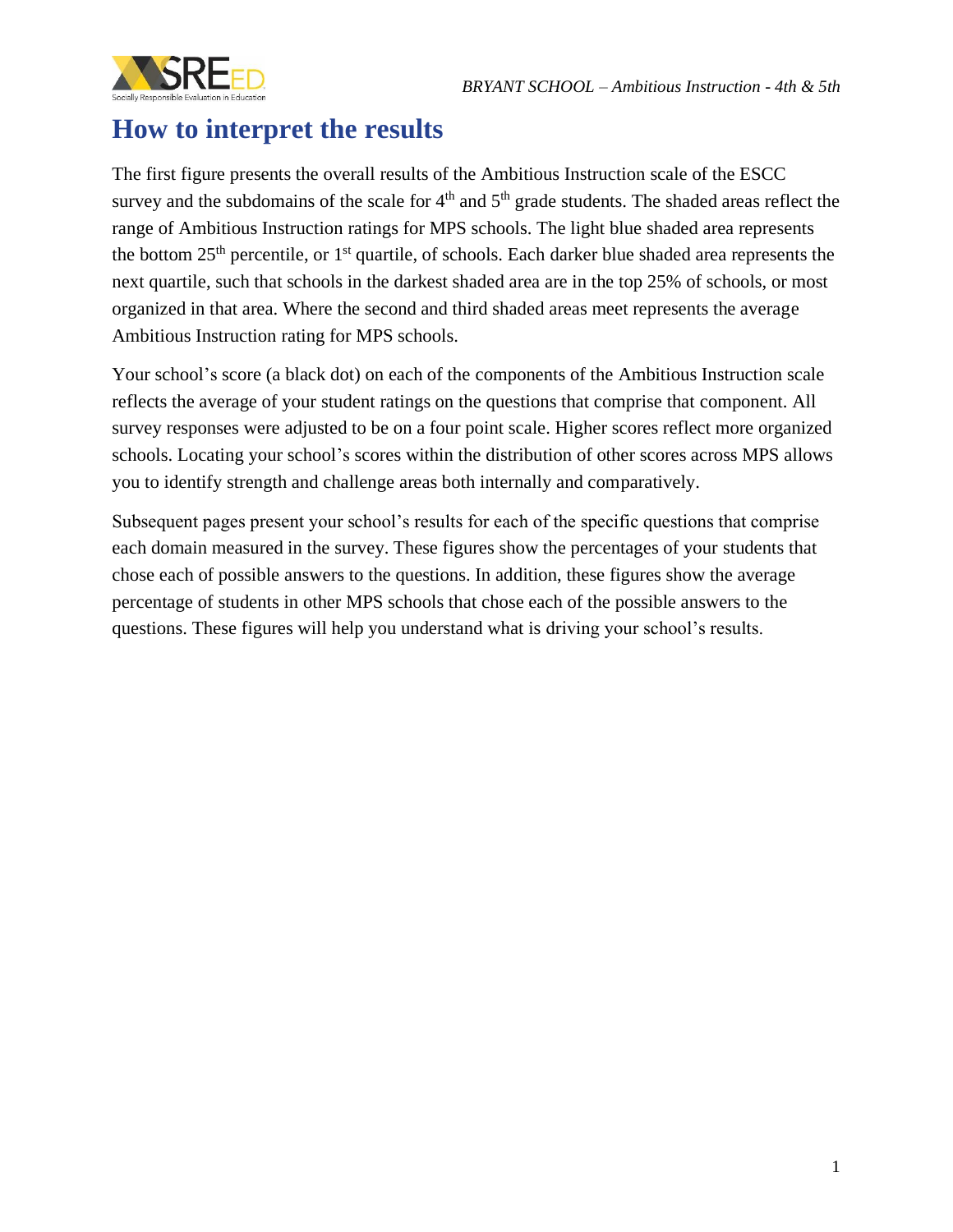

#### **Overall Ambitious Instruction - 4th & 5th Results** 4



The shaded areas reflect the range of Ambitious Instruction ratings for other MPS schools. The light blue shaded area represents the bottom 25th percentile, or 1st quartile, of schools. Each slightly darker blue shaded area represents the next quartile, such that schools in the darkest shaded area are in the top 25% of schools, or most organized in that area. Where the second and third shaded areas meet represents the average Ambitious Instruction rating for MPS schools. Your school's score (a black dot) on each of the components of the Ambitious Instruction scale reflects the average of your student ratings on the questions that comprise that component. All survey responses were adjusted to be on a four point scale. Higher scores reflect more organized schools. Locating your school's scores within the distribution of other scores across MPS allows you to identify strength and challenge areas both internally and comparatively.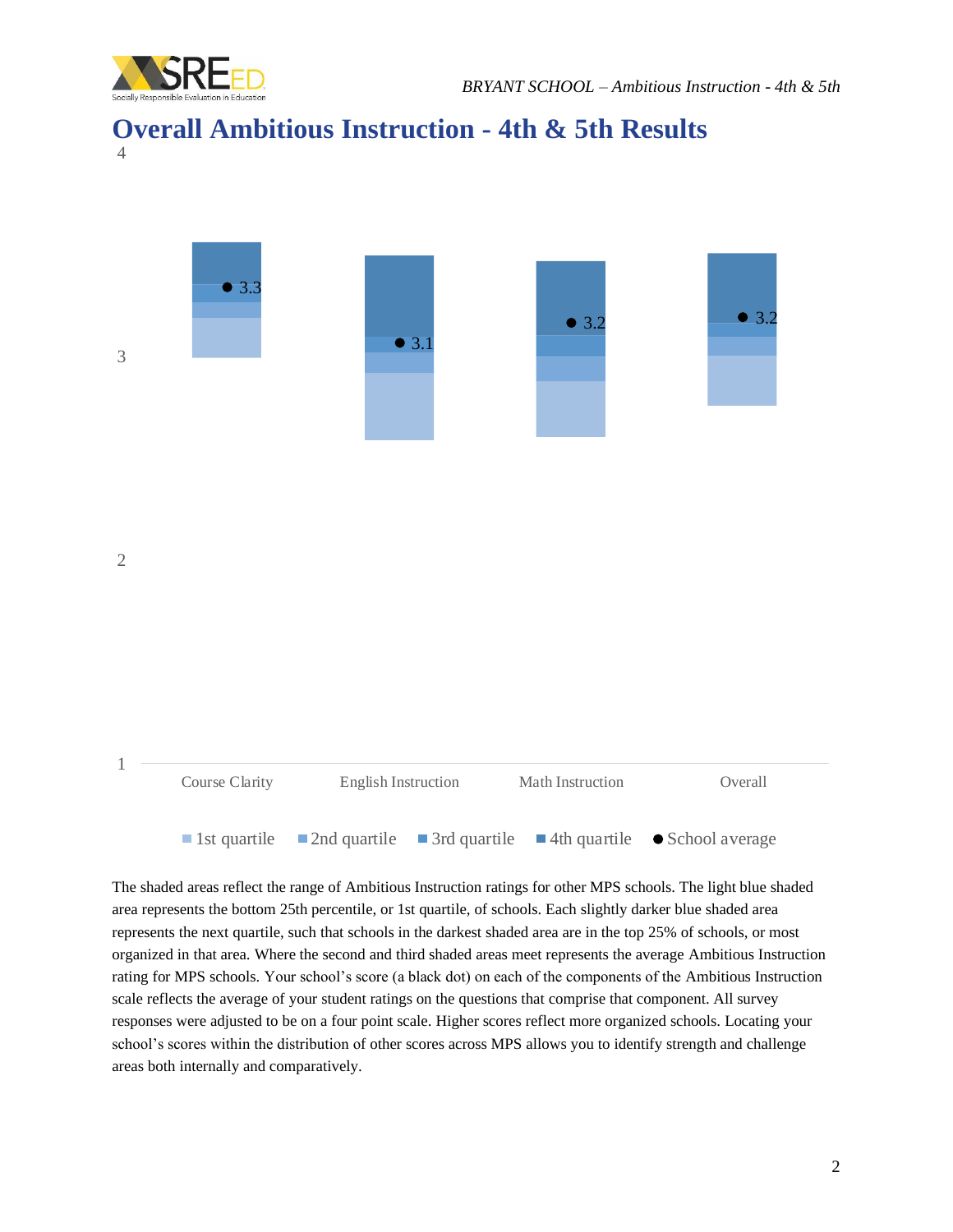

# **Questions about course clarity**

#### **How much do you agree or disagree with the following statements?**

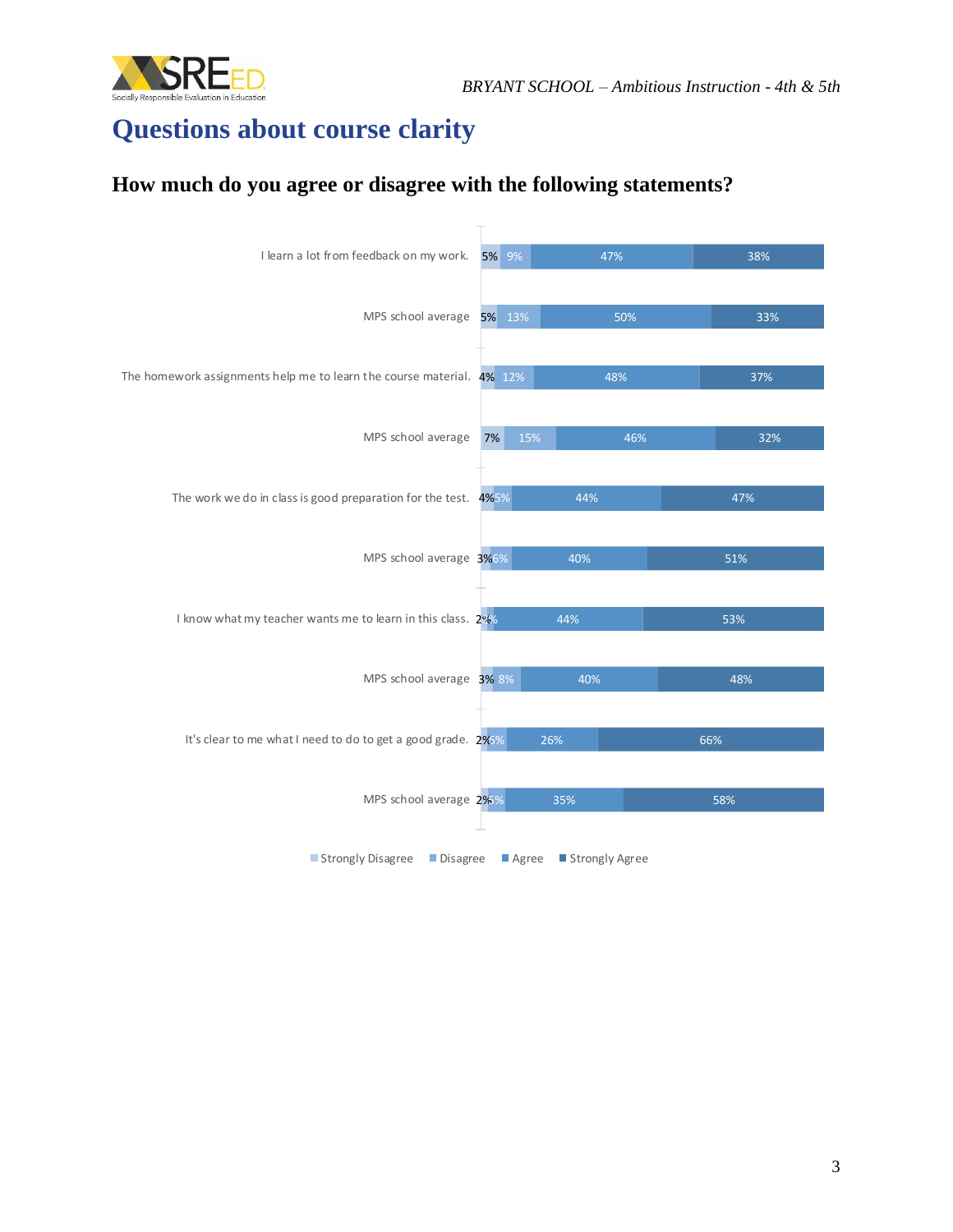

# **Questions about English instruction**

### **How often do you do the following…**

| Debate the meaning of a reading.                                             | 11%    | 11% | 24% | 20%                  | 35%              |
|------------------------------------------------------------------------------|--------|-----|-----|----------------------|------------------|
|                                                                              |        |     |     |                      |                  |
| MPS school average                                                           | 13%    | 11% | 12% | 23%                  | 41%              |
|                                                                              |        |     |     |                      |                  |
| Discuss connections between a reading and real life people or<br>situations. | 6% 10% |     | 16% | 31%                  | 37%              |
|                                                                              |        |     |     |                      |                  |
| MPS school average                                                           | 8%     | 11% | 16% | 31%                  | 34%              |
|                                                                              |        |     |     |                      |                  |
| Discuss how culture, time, or place affects an author's writing. 4% 13%      |        |     | 22% | 24%                  | 37%              |
|                                                                              |        |     |     |                      |                  |
| MPS school average                                                           | 9%     | 11% | 17% | 29%                  | 34%              |
|                                                                              |        |     |     |                      |                  |
| Improve a piece of writing as a class or with partners.                      |        |     |     |                      |                  |
|                                                                              | 4% 7%  | 19% |     | 22%                  | 48%              |
|                                                                              |        |     |     |                      |                  |
| MPS school average                                                           | 6% 10% |     | 17% | 28%                  | 39%              |
|                                                                              |        |     |     |                      |                  |
| Rewrite a paper or essay in response to comments.                            | 15%    | 7%  | 19% | 22%                  | 37%              |
|                                                                              |        |     |     |                      |                  |
| MPS school average                                                           | 12%    | 11% | 17% | 27%                  | 32%              |
|                                                                              |        |     |     |                      |                  |
| <b>Never</b><br>Once or twice a semester<br>Once or twice a month            |        |     |     | Once or twice a week | Almost every day |